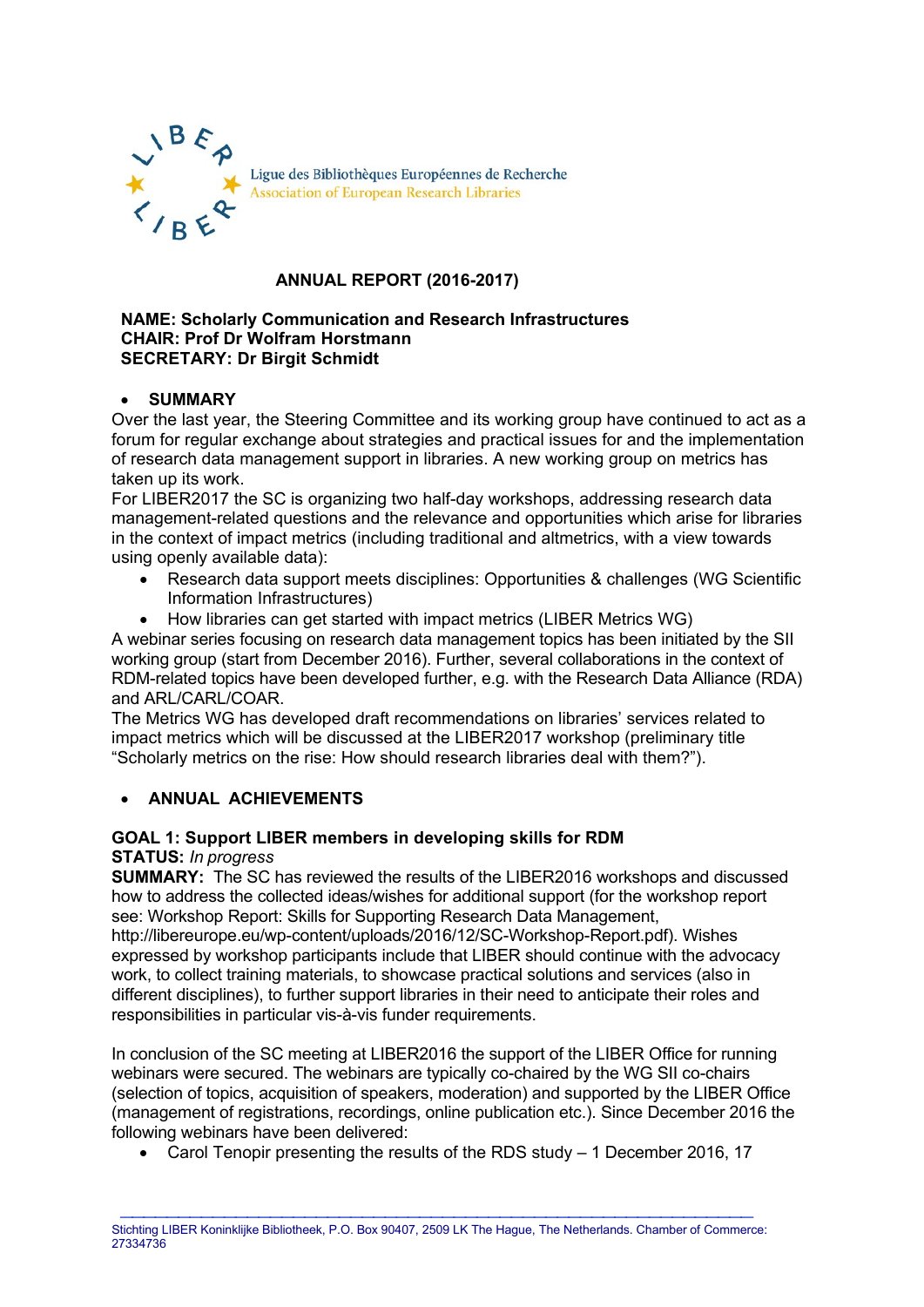January 2017

- Natasha Simmons, Michael Witt: 23 Things for Research Data Management 23 February 2017
- Alastair Dunning: Are the FAIR Data Principles Fair? 10 and 16 March 2017
- Mercé Crosas, Martin Fenner: A Data Citation Roadmap for Scholarly Data Repositories – 15 May 2017

The webinars are very well-received by the library and the wider community, and are typically fully booked. Due to high demand the third webinar on the FAIR data principles was conducted a second time.

The Research Data Services study, commissioned by LIBER, has been published in the LIBER Quarterly (Tenopir, C. et al., (2017). Research Data Services in European Academic Research Libraries. LIBER Quarterly. 27(1), pp.23–44.). The study results were presented through two LIBER webinars and several presentations at international and national events (e.g. RDA Plenary, events in Spain, Portugal, Estonia, Sweden, Finland).

To prepare a DMP Library (or registry/inventory) a set of Data Management Plans (DMPs) has been collected by working group members. A task force lead by a WG member has created a draft concept and will further investigate open issues (in particular where such a library could be hosted), in the coming weeks DMPs will be reviewed by WG members and good ones selected for the library.

## **GOAL 2**: **Best practices in use of metrics**

### **STATUS**: *In progress*

**SUMMARY:** In April 2016 the co-chairs of the WG Metrics were appointed (Isabella Peters, ZBW Leibniz Information Centre for Economics, Germany, and Sarah Coombs, Saxion University of Applied Sciences, Netherlands). The first WG meeting was conducted at the LIBER2016 conference. Since then the WG has created a set of draft recommendations which will be presented at the LIBER2017 conference. The on-going work of the WG was described in a publication in Library Perspectives (DLP) in a special issue on the use and incorporation of altmetrics in libraries and within academia.

# **GOAL 3**: **Build Open Science partnerships**

### **STATUS**: *In progress*

**SUMMARY:** The SC works in close partnership with several associations and initiatives (including RDA, COAR, ARL, CARL). The SC actively linked LIBER activities to RDA and RDA-Europe activities, e.g. presenting outputs at RDA Plenaries. The SC chair contributes to RDA committees and co-chairs two Interest Groups, in addition, he serves in a consultation role for RDA-Europe. In February 2017, the SC Scientific Secretary has been elected in as a co-chair of the IG Libraries for Research Data.

In the context of the COAR/ARL/CARL/LIBER Task Force [\(https://www.coar](https://www.coar-repositories.org/activities/support-and-training/task-force-competencies/)[repositories.org/activities/support-and-training/task-force-competencies/\)](https://www.coar-repositories.org/activities/support-and-training/task-force-competencies/) one further competencies profile on Digital Humanities has been updated with the assistance of new group members and reviewed by external reviewers (from DARIAH-EU, DARIAH-BE, LIBER WG on Digital Humanities).

Members from the SC have continued to represent the library community through the liaison activity of the EU-funded EDISON project [\(http://edison-project.eu/\)](http://edison-project.eu/) and the related RDA Education and Training for Handling Research Data Interest Group, primarily by contributing comments on draft documents and other activities.

A Memoranda of Understanding with DARIAH-EU has been signed in March 2017, which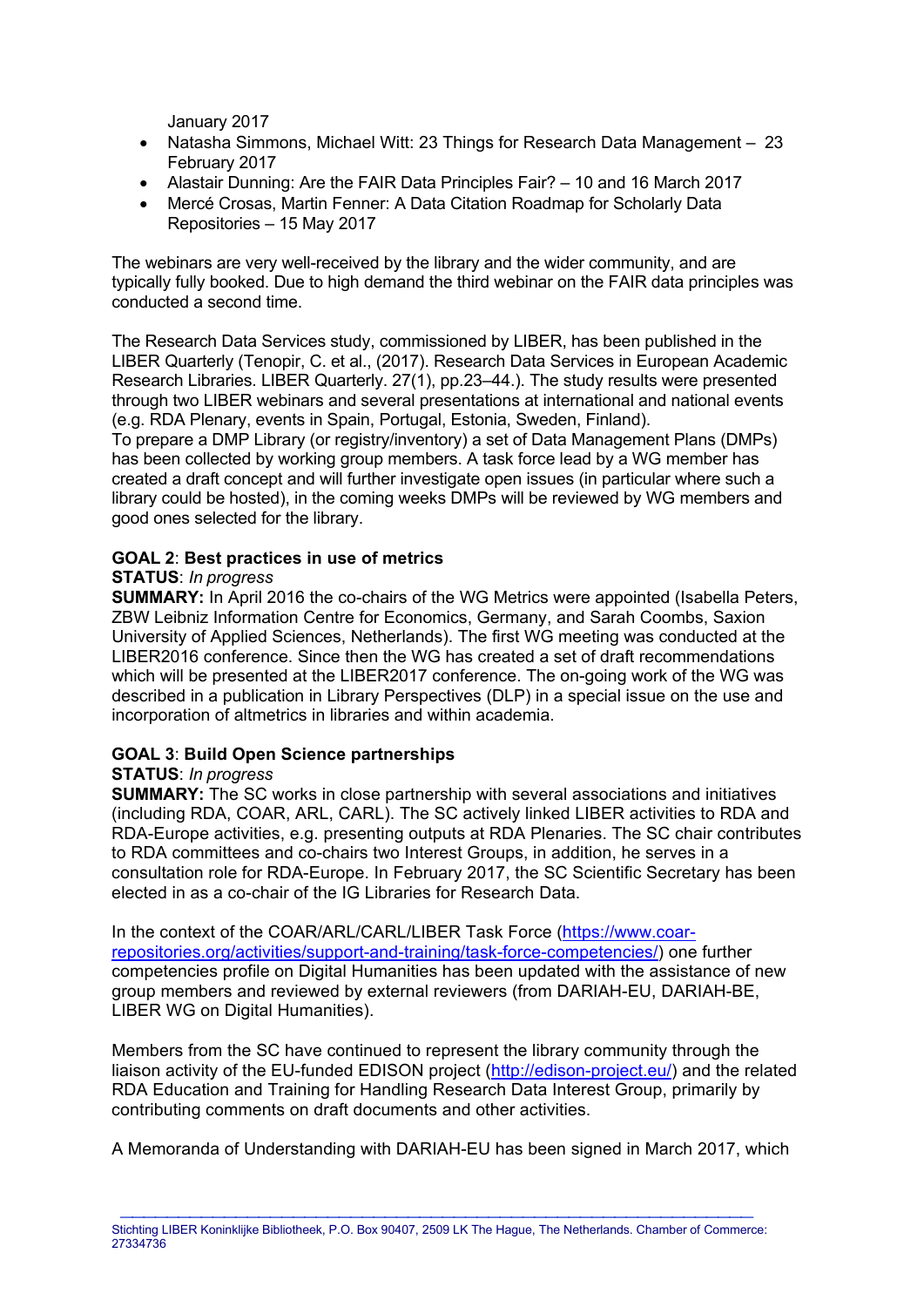was initiated by the Steering Committee in early 2016.

In May 2016 the SC contributed input for LIBER's response to the European Commission's Consultation on European e-Infrastructure

[\(https://ec.europa.eu/futurium/en/content/consultation-european-e-infrastructure#comment-](https://ec.europa.eu/futurium/en/content/consultation-european-e-infrastructure#comment-6727)[6727\)](https://ec.europa.eu/futurium/en/content/consultation-european-e-infrastructure#comment-6727).

## • **FUTURE ACTIVITIES**

Further webinars on research data management topics are under development, some in collaboration with other organizations including the Helmholtz Association and IASSIST (e.g. Data Librarian's Handbook – Robin Rice, European Data Protection Regulation, HLEG FAIR Data Management, regional and disciplinary approaches). The LIBER Office already indicated that other Steering Committees will be encourage to cover further topical areas. A briefing paper on the FAIR data principles is under development and will be used as a support paper for the LIBER2017 RDM workshop; the finalized version will be released in September/October 2017. Continue to work on the DMP library/registry (see above).

#### • **ANY OTHER BUSINESS**

The connection between relevant LIBER projects and the steering committees has been clarified in 2016 by the LIBER Board and typically LIBER's project officer is participating in WG calls and contributing reports about relevant project activities (FOSTER, LEARN, etc.).

### • **INVITATION TO JOIN AND HOW TO SEND FEEDBACK TO THE SC**

LIBER members are invited to contribute to the Steering Committee's work, in particular to share experiences at workshops and to provide input and feedback to the products of the working groups (future products will be opened for comments).

May 2017